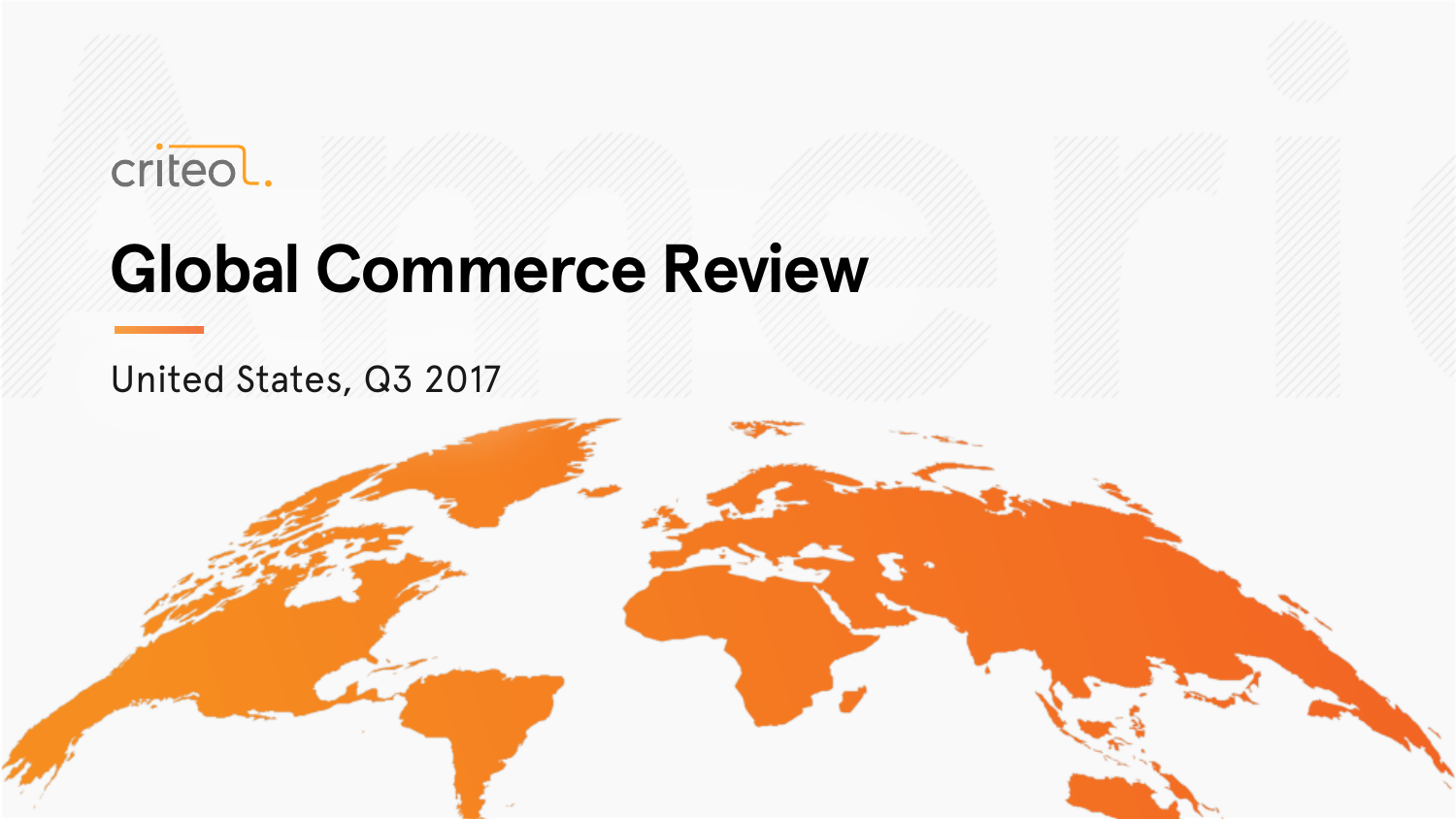# **Key Findings**

Today's shoppers are active on all browsing environments, they don't stay in walled gardens, and they're buying more on-the-go.

**Optimizing your app lets you connect with more of today's mobile-first shoppers.**



Apps account for 71% of mobile sales for retailers who invest in both mobile web and shopping apps.

**Combining cross-device data lets you understand the entire shopper journey.**



30% of desktop sales are preceded by a click on a mobile device.

**Combining intent data lets you see more shopping dollars per shopper.**



Shoppers matched on another device spend an average of 14% more per order.

criteo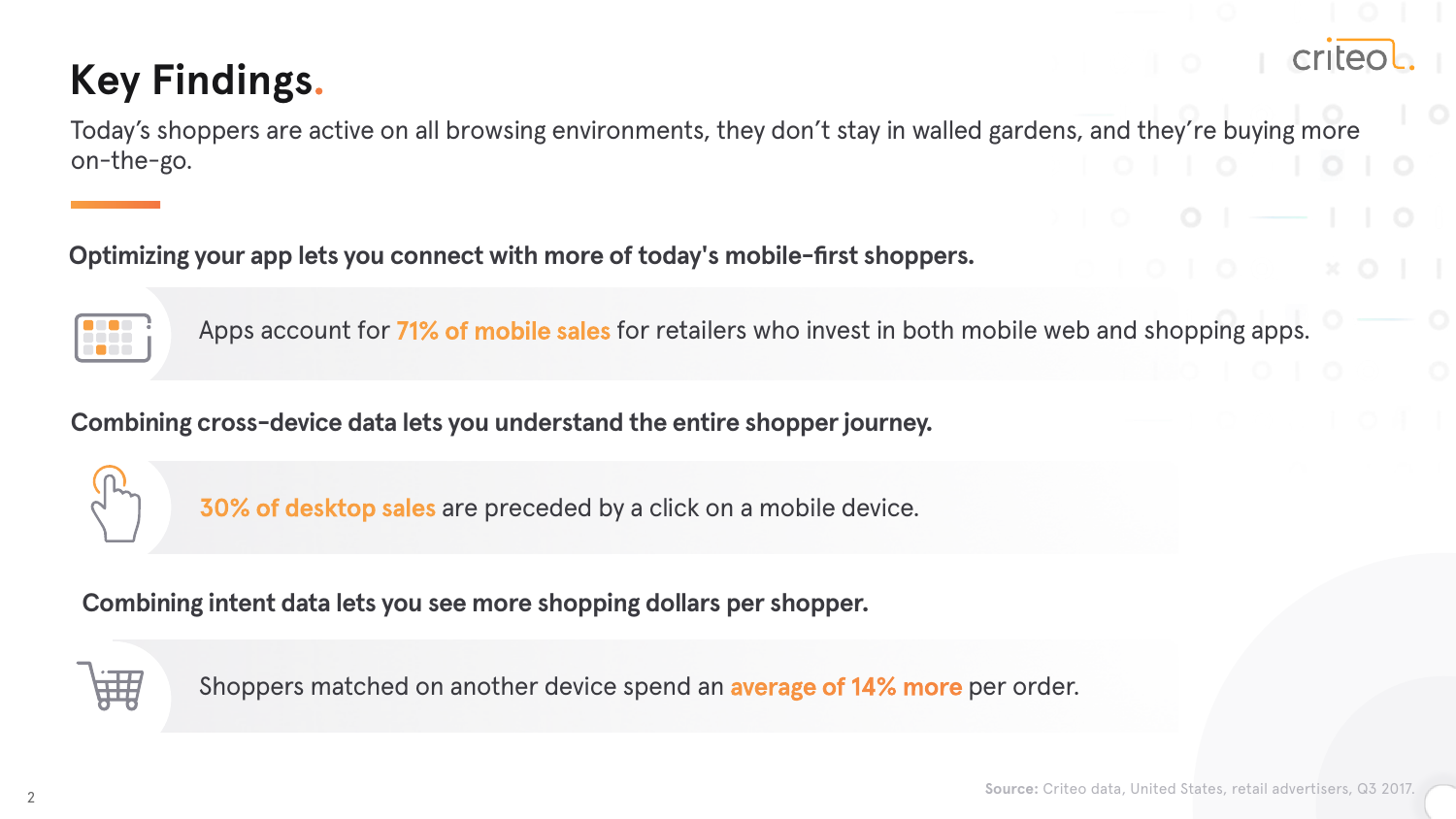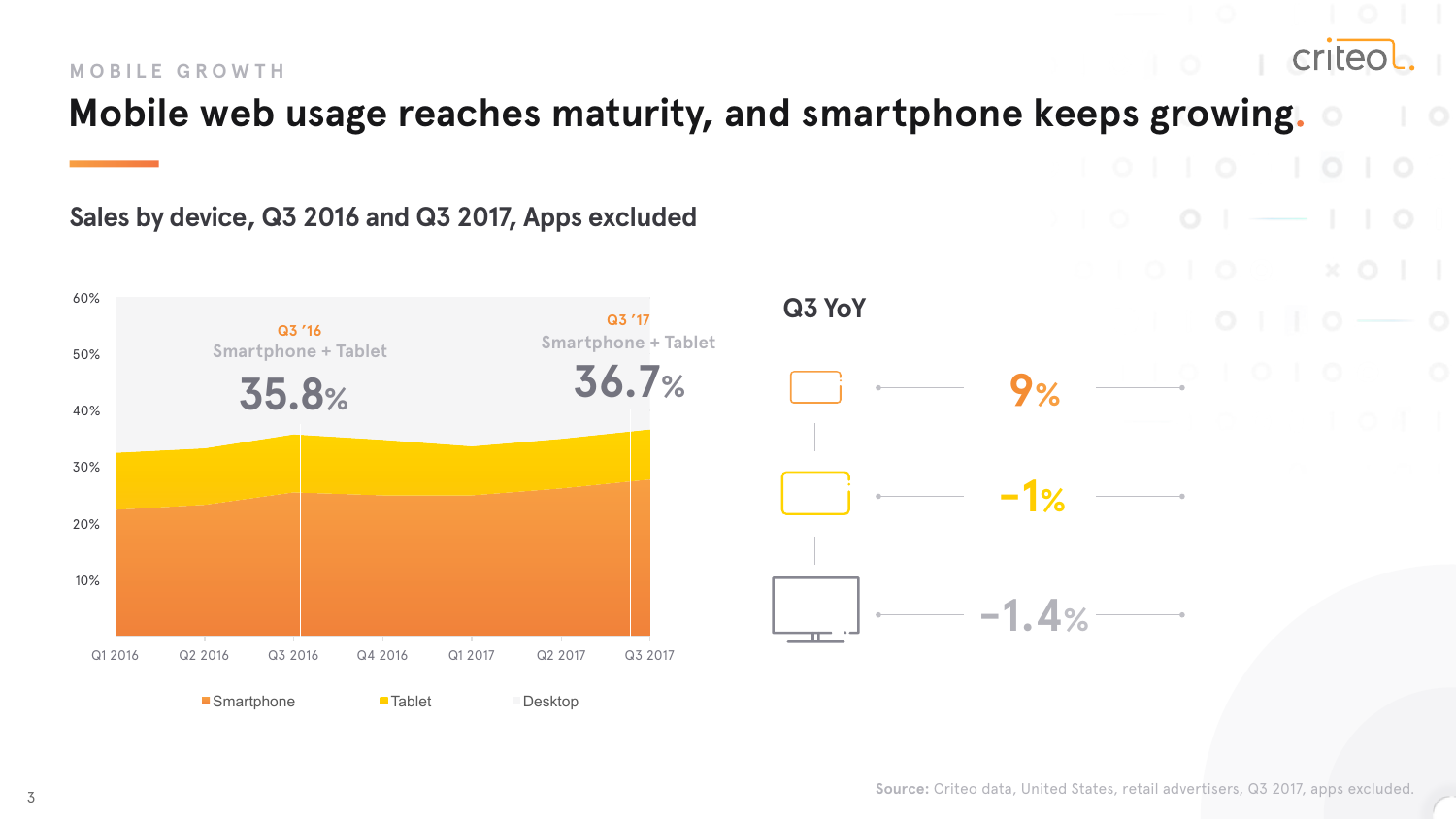#### **MOBILE GROWTH**



### **Health / Beauty and Mass Merchant are the two retail subcategories with the highest growth of mobile sales.**

**Share of Mobile Sales, Q3 2016 and Q3 2017, Apps excluded**

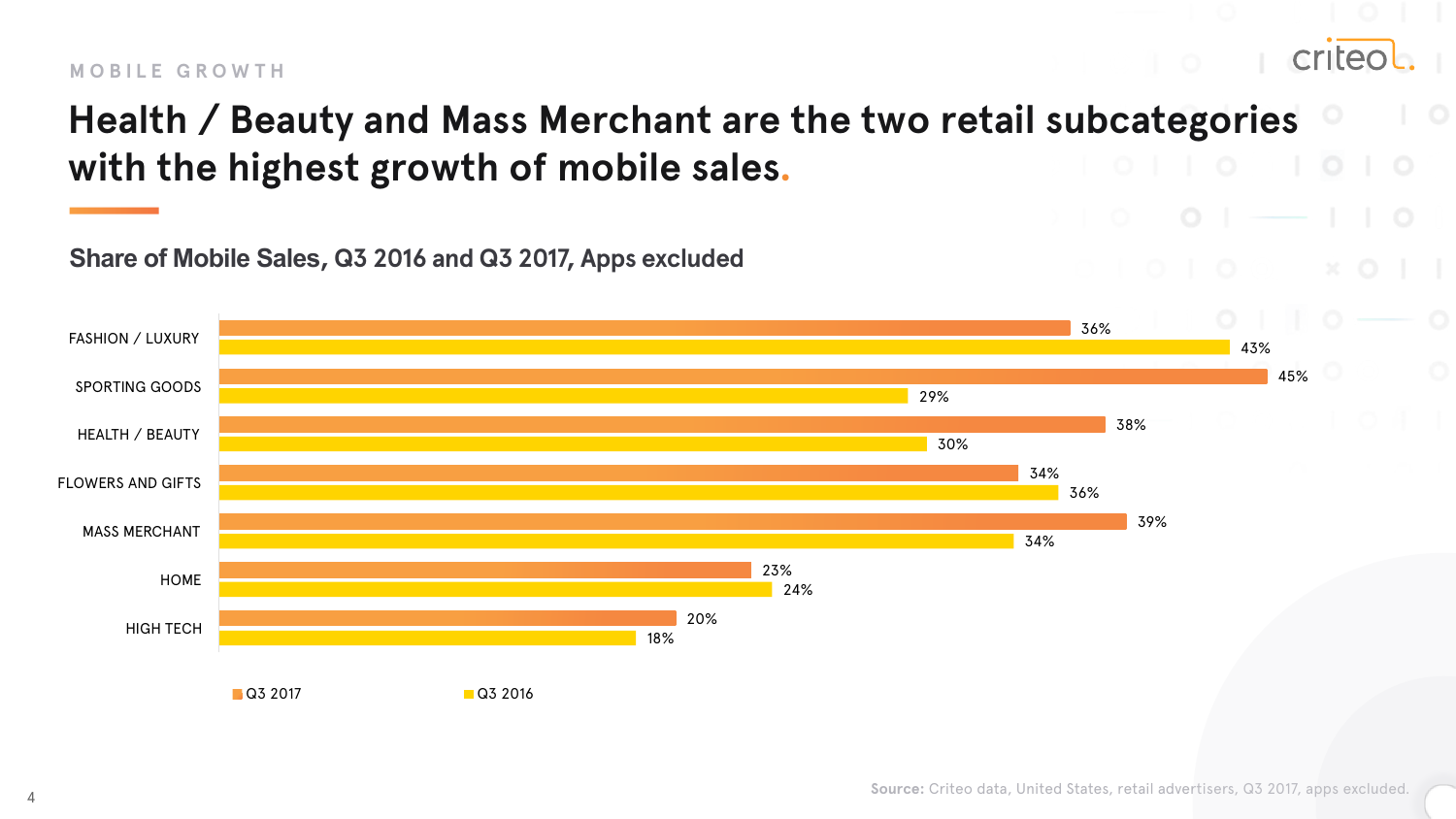

Apps account for 71% of mobile sales.\* criteol

**\***For retailers who generate sales on both mobile web and in-app. Criteo, North America, Q3 2017.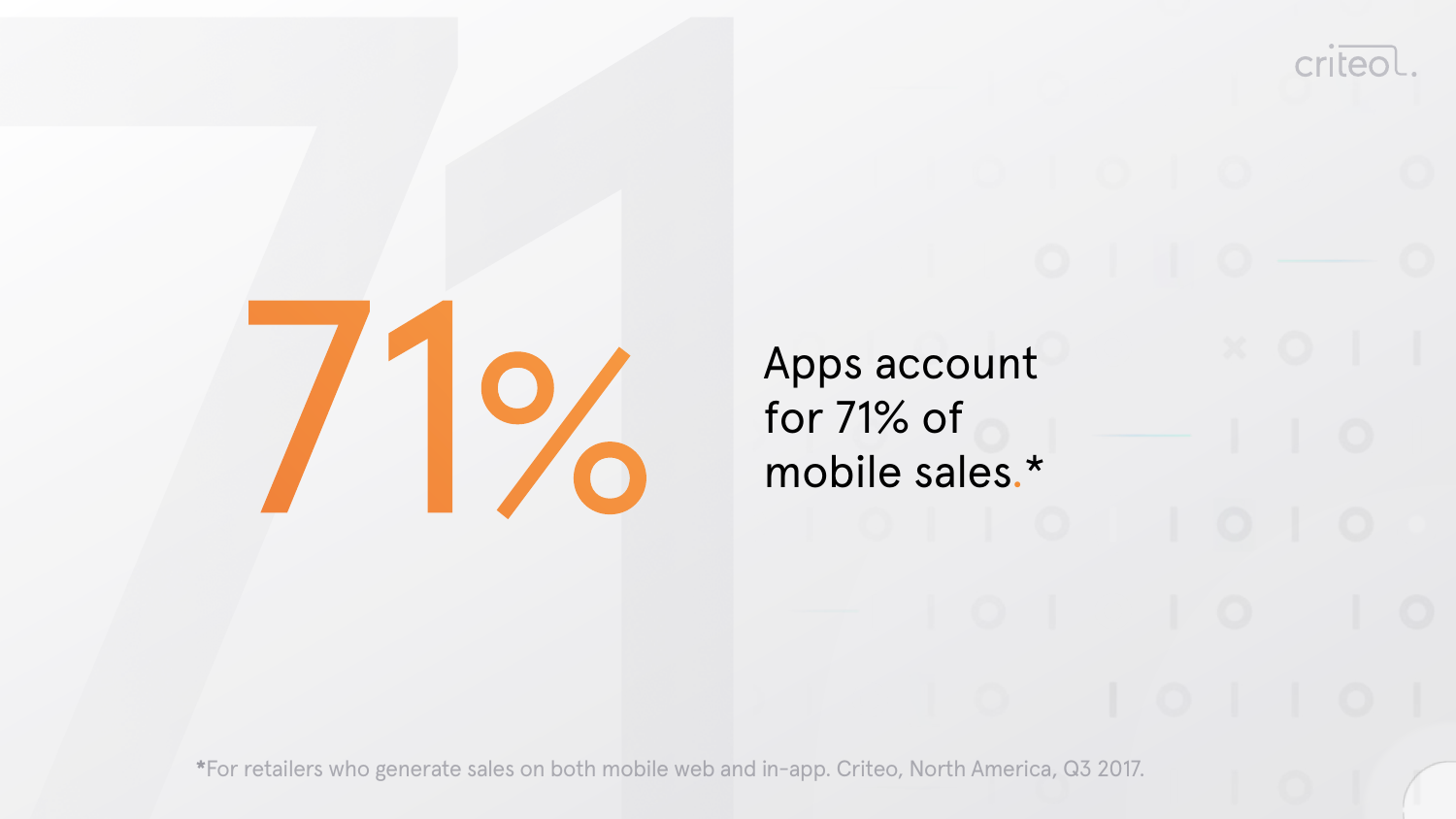

### **Mobile is the majority for retailers with a shopping app. APP OPPORTUNITY**

**North America North America**

**Share of Ecommerce Transactions by Environment**



**In-App Share of Mobile Ecommerce Transactions**

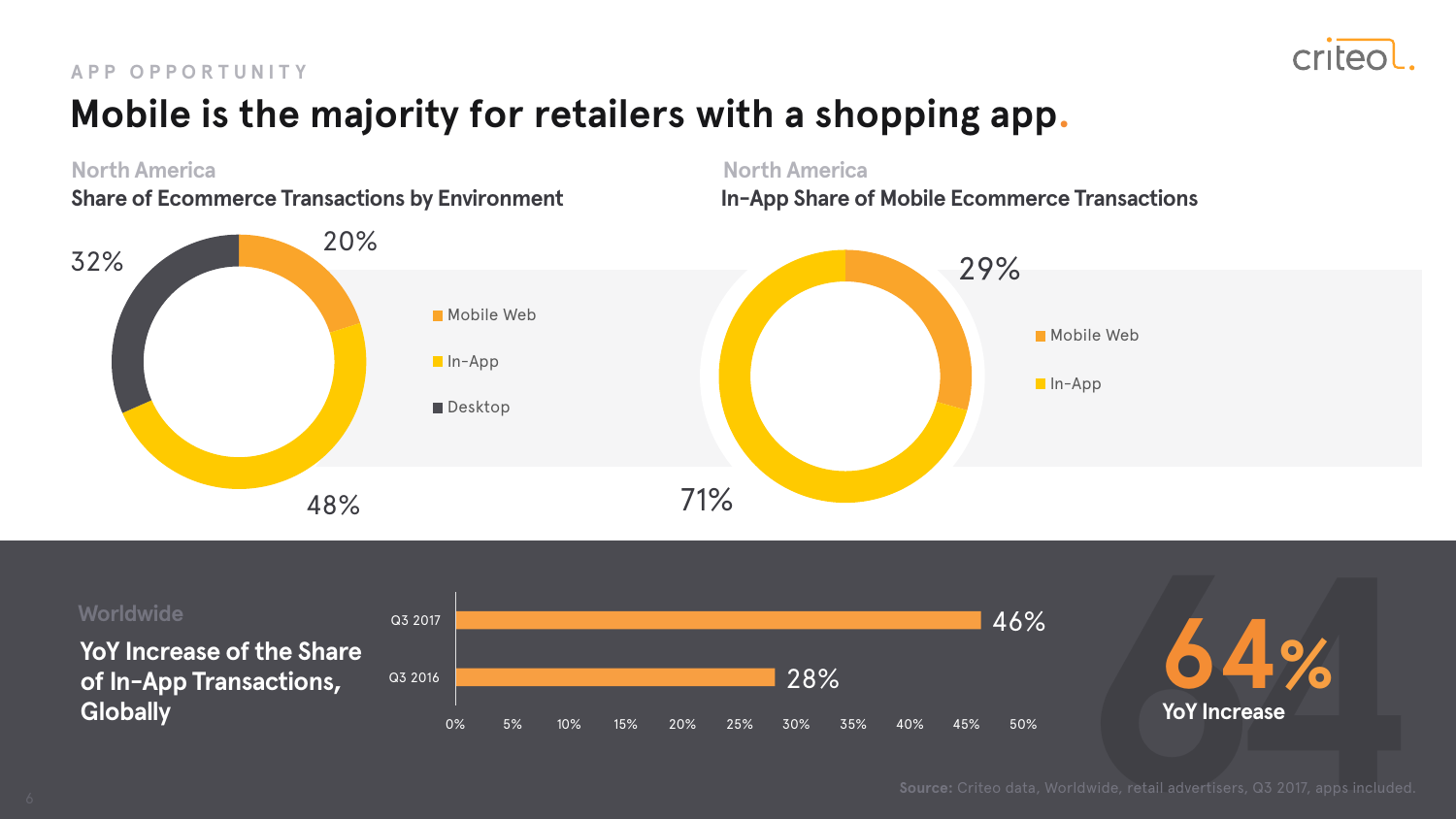

#### **APP OPPORTUNITY**

### **In most world regions, mobile now accounts for more than 50% of online transactions, and in-app sales dominate.**



**Source:** Criteo data, Worldwide, retail advertisers, Q3 2017.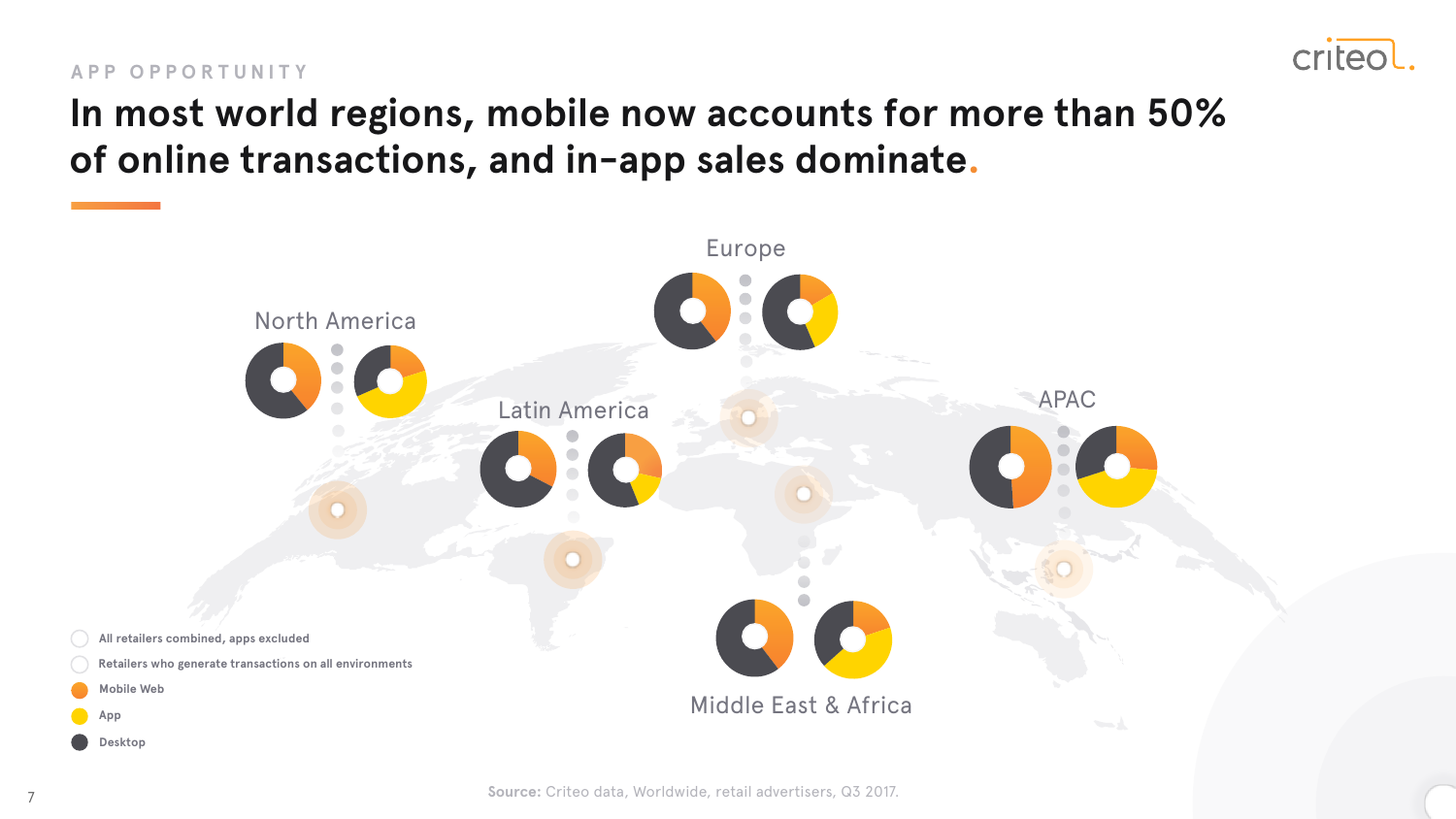

#### **APP OPPORTUNITY**

### **In North America, retailers with a shopping app now generate 68% of their sales on mobile devices.**

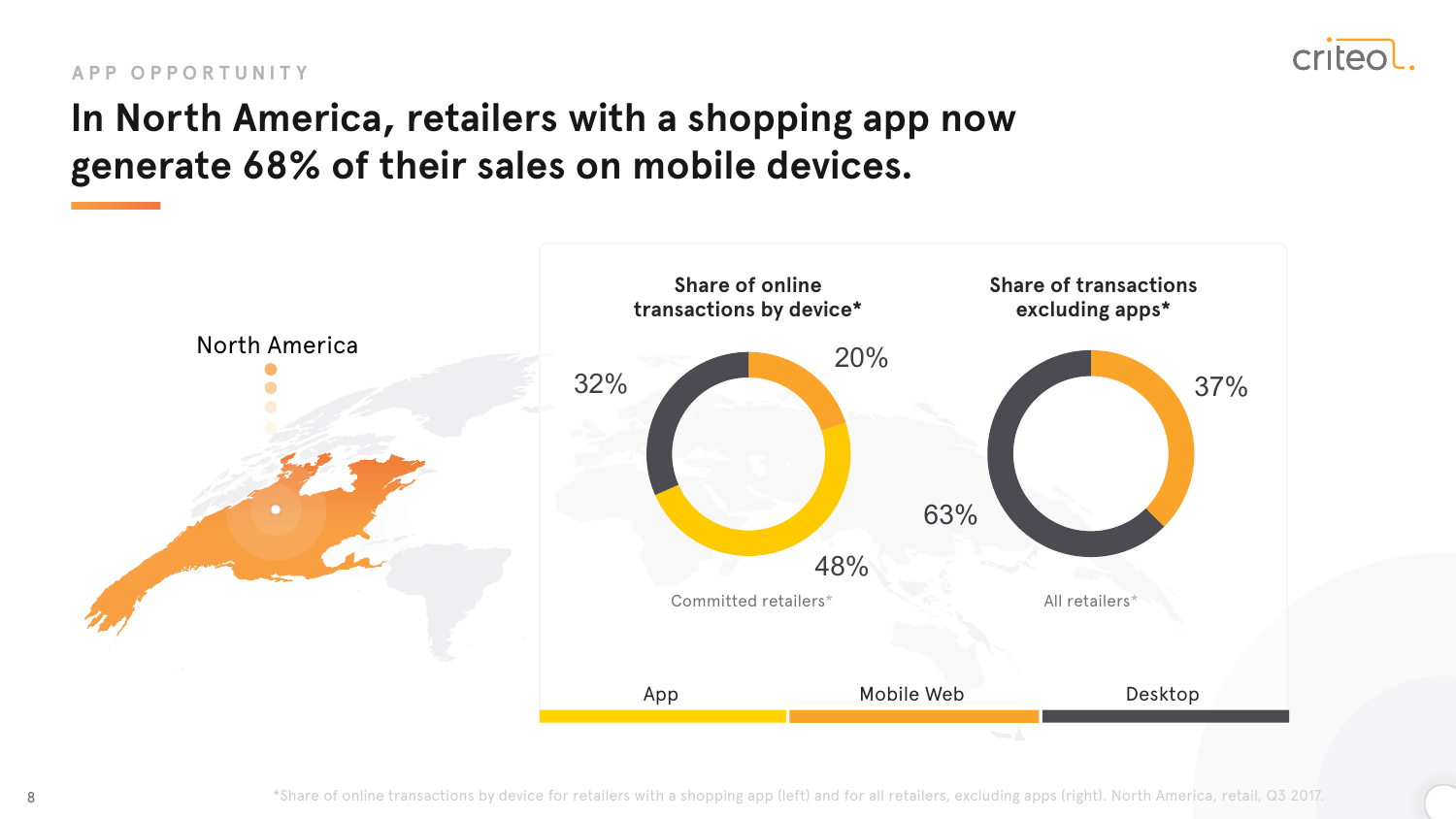

#### **SHOPPING MOMENTS**

### **Desktop usage dominates working hours, while mobile wins nights and weekends.**

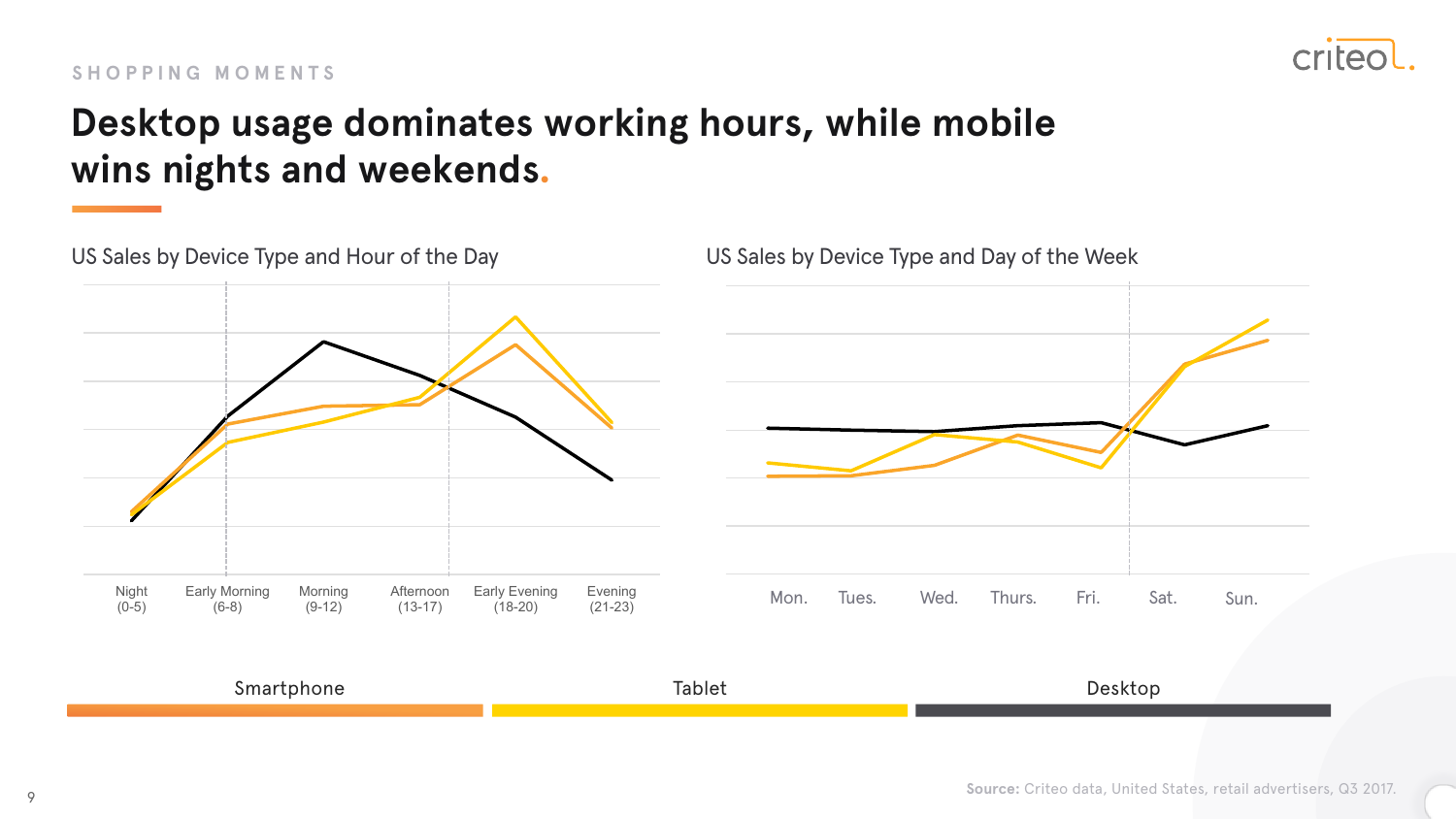### crited

#### **COMBINING DATA**

### **Combining cross-device data lets you understand the winding shopper journey.**

**30% of all desktop transactions** in the US are preceded by a click on a mobile device.

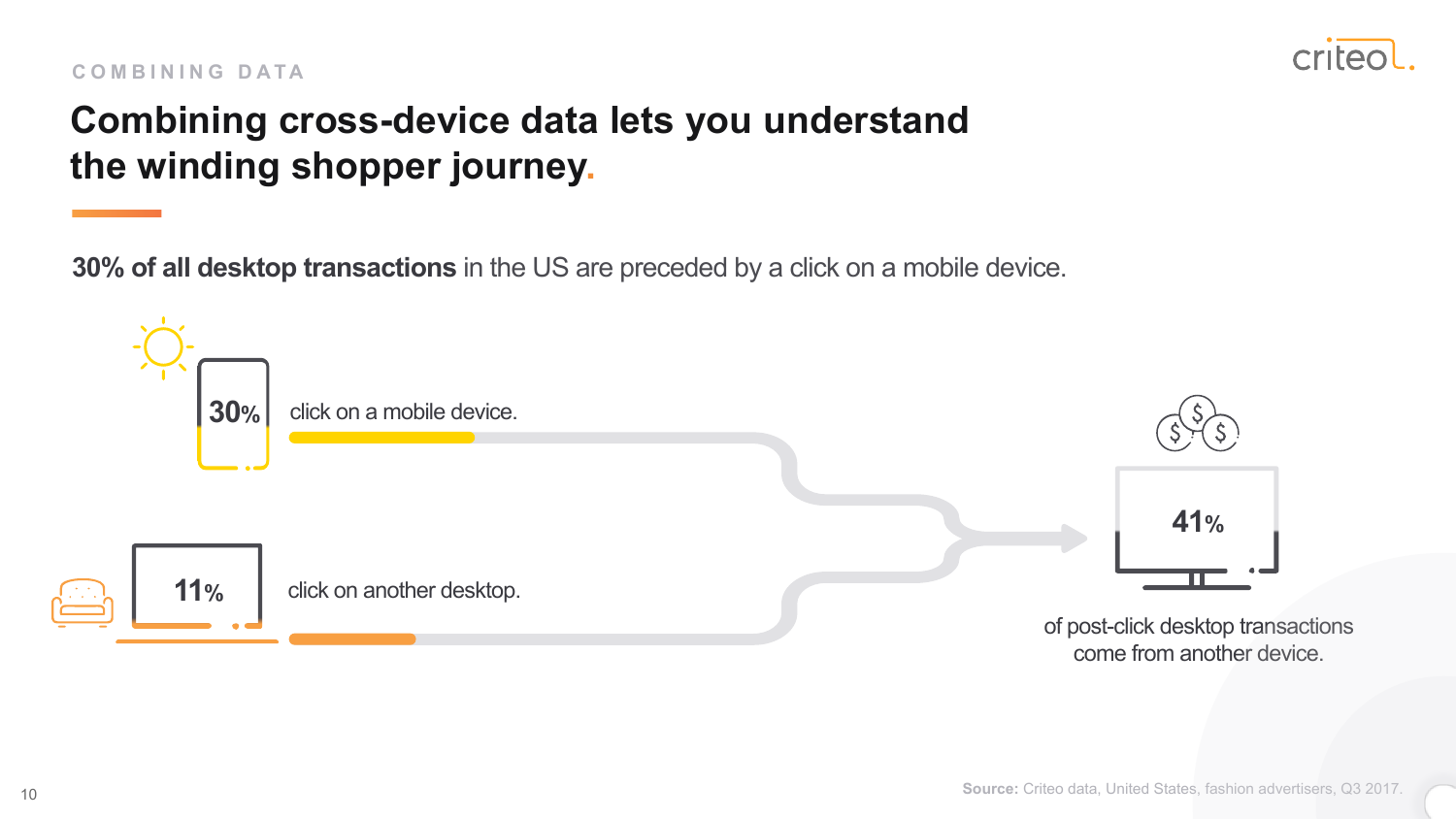

### **Combining intent lets you see more shopping dollars per shopper.**

**Average order values are significantly higher for matched shoppers:** +14% on average.

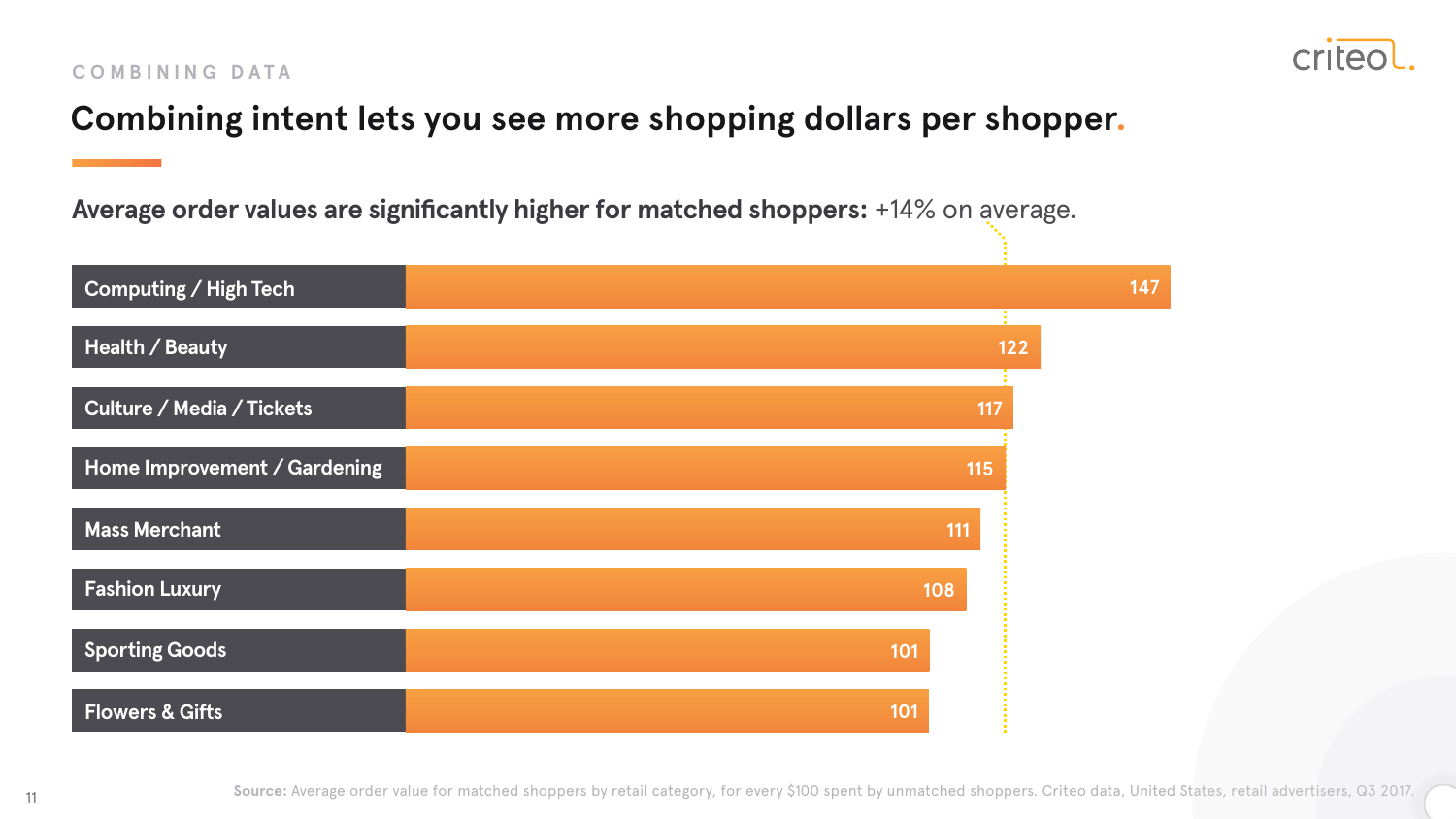

### **Offline sales boost shopper knowledge - and online results.**

**Omnichannel retailers that can combine their offline and online data can apply over four times as much sales data to optimize their marketing efforts\*.**